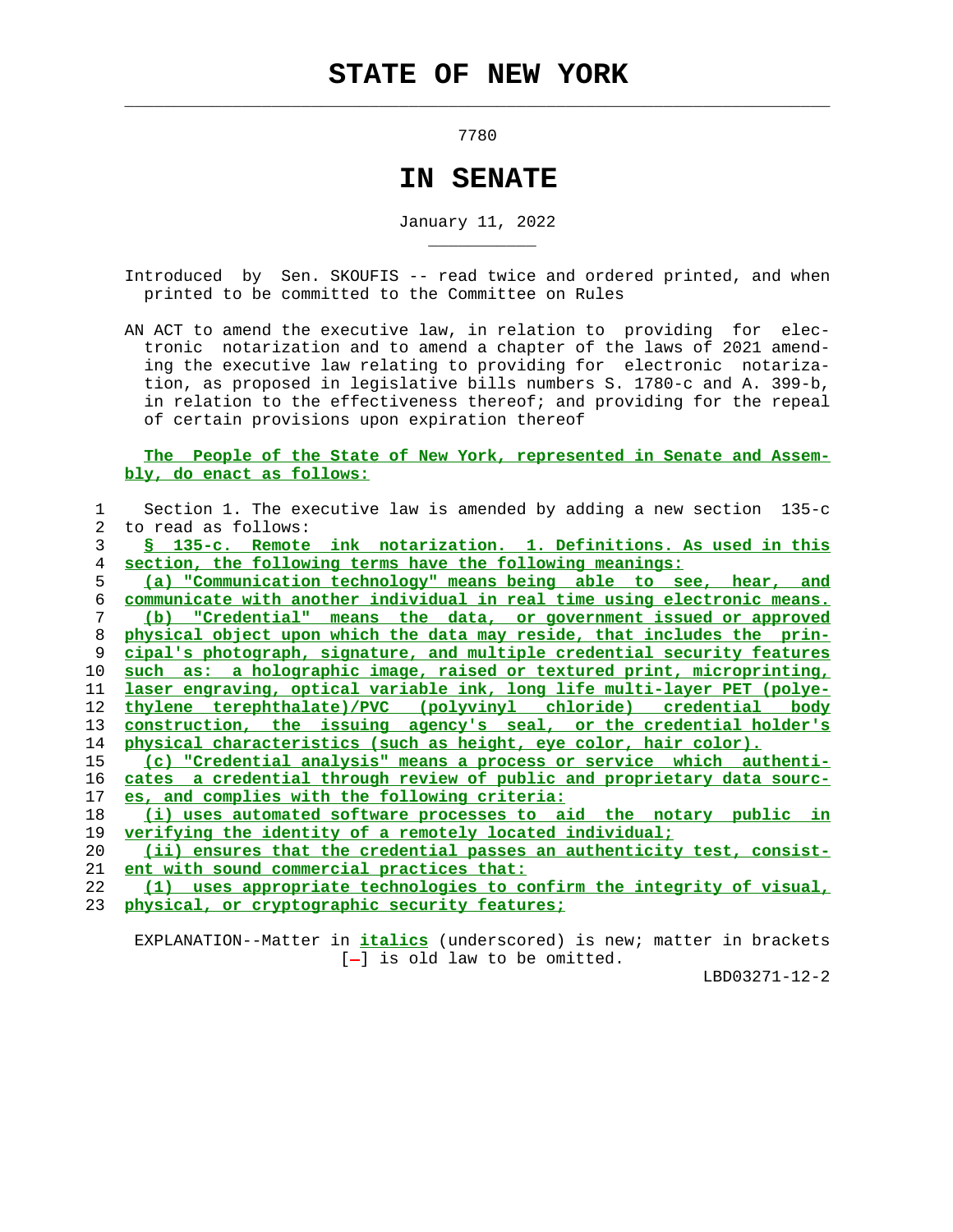| 1              | (2) uses appropriate technologies to confirm that the identification     |
|----------------|--------------------------------------------------------------------------|
| 2              | credential is not fraudulent or inappropriately modified;                |
| 3              | (3) uses information held or published by the issuing source or an       |
| $\overline{4}$ | authoritative source, as available, to confirm the validity of personal  |
| 5              | details and identification credential details; and                       |
| 6              | (iii) provides output of the credential analysis to the notary public;   |
| 7              | and                                                                      |
| 8              | (iv) enables the notary public to visually compare the credential and    |
| 9              | the remotely located individual as viewed by the notary public in real   |
| 10             | time through communication technology.                                   |
| 11             | (d) "Electronic" shall have the same meaning as set forth in section     |
| 12             | three hundred two of the state technology law.                           |
| 13             | (e) "Electronic record" means information evidencing any act, trans-     |
| 14             | action, occurrence, event or other activity, produced or stored by elec- |
| 15             | tronic means and capable of being accurately reproduced in forms percep- |
| 16             | tible by human sensory capabilities.                                     |
|                |                                                                          |
| 17             | (f) "Electronic signature" means an electronic sound, symbol, or proc-   |
| 18             | ess, attached to or logically associated with an electronic record and   |
| 19             | executed or adopted by a person with the intent to sign the record.      |
| 20             | (q) "Identity proofing" means a process or service through which a       |
| 21             | third party confirms the identity of a principal through review of       |
| 22             | personal information from public and proprietary data sources as may be  |
| 23             | further defined by requlation.                                           |
| 24             | (h) "Notarial act" means the performance of an act authorized by         |
| 25             | section one hundred thirty-five of this article.                         |
| 26             | (i) "Principal" means an individual:                                     |
| 27             | (i) whose signature is reflected on a record that is notarized;          |
| 28             | (ii) who has taken an oath or affirmation administered by a notary       |
| 29             | public; or                                                               |
| 30             | (iii) whose signature is reflected on a record that is notarized after   |
| 31             | the individual has taken an oath or affirmation administered by a notary |
| 32             | public.                                                                  |
| 33             | (j) "Record" means information that is inscribed on a tangible medium    |
| 34             | or that is stored in an electronic or other medium and is retrievable in |
| 35             | perceivable form.                                                        |
| 36             | (k) "Remote notarization" means the act of performing any notarial act   |
| 37             | that is authorized under section one hundred thirty-five of this article |
| 38             | where a principal who is not in the physical presence of the notary      |
| 39             | public obtains a notarial act under subdivision two of this section.     |
| 40             | (1) "Remote presentation" means display of a credential to the notary    |
| 41             | public through communication technology in a manner that allows the      |
| 42             | notary public to compare the principal to the credential facial image    |
| 43             | and to examine the front and back of any credential.                     |
| 44             | (m) "Wet signature" means a signature affixed in ink to a paper docu-    |
| 45             | ment.                                                                    |
| 46             | (n) "Outside the United States" means a location outside the geograph-   |
| 47             | ic boundaries of the United States, Puerto Rico, the United States       |
| 48             | Virgin Islands, and any territory, insular possession, or other location |
| 49             | subject to the jurisdiction of the United States.                        |
| 50             | 2. Any notary public qualified under this article is hereby authorized   |
| 51             | to perform a remote notarization by utilizing communication technology   |
| 52             | that allows the notary public to interact with a principal, provided     |
| 53             | that all conditions of this subdivision are met.                         |
| 54             | (a) The notary public must verify the identity of the principal in a     |
| 55             | manner consistent with the requirements of subdivision three of this     |
| 56             | section. A notary public may require an individual to provide addi-      |
|                |                                                                          |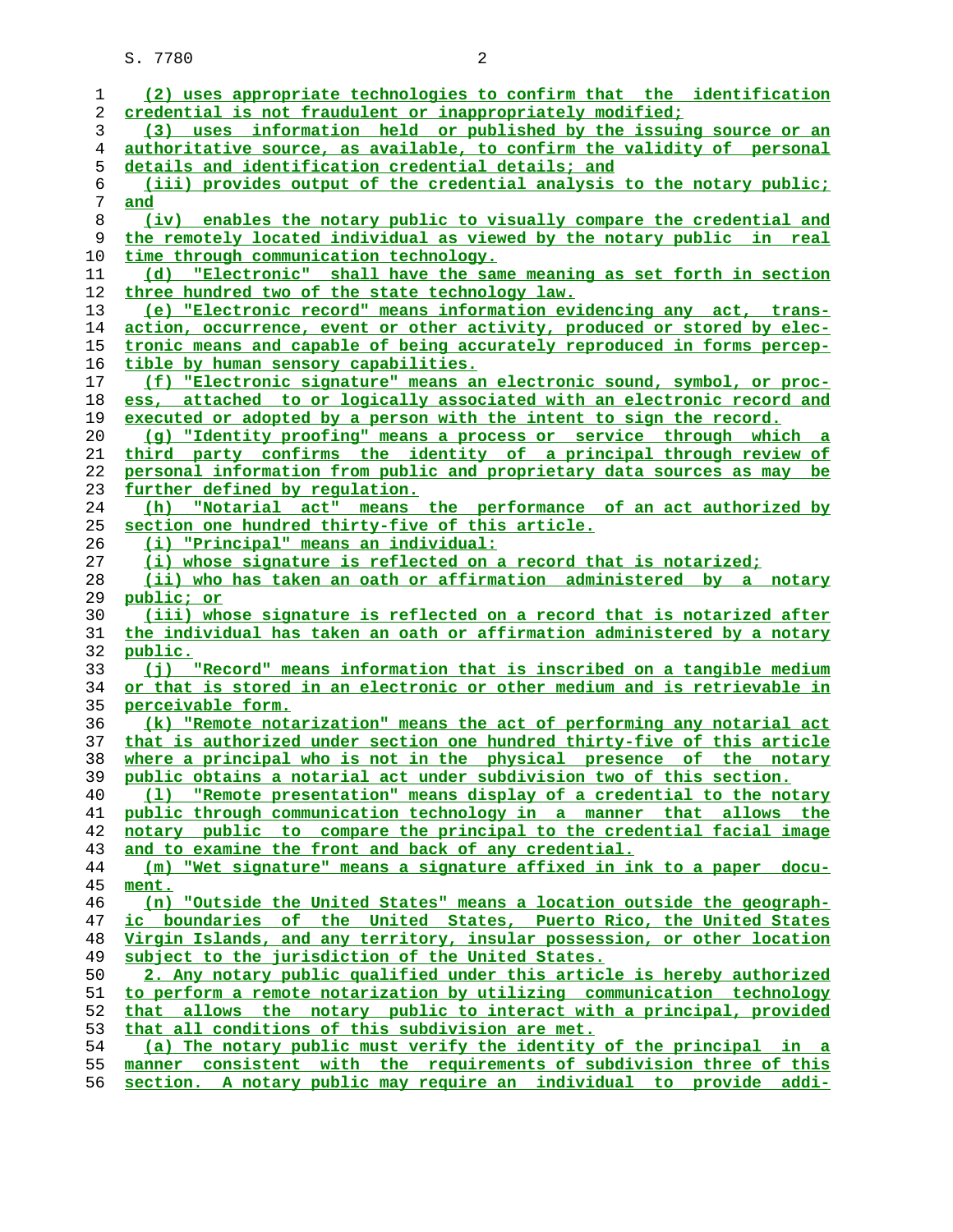| 1  | tional information or identification credentials necessary to assure the |
|----|--------------------------------------------------------------------------|
| 2  | notary public of the identity of the principal.                          |
| 3  | (b) The communication technology conference must allow for real-time,    |
| 4  | direct interaction between the principal and the notary public.          |
| 5  | (c) The audio-video communication technology must provide reasonable     |
| 6  | security measures to prevent unauthorized access to the communication    |
| 7  | technology and to the methods used to verify the identity of the princi- |
| 8  | pal.                                                                     |
| 9  | (d) A recording, containing both audio and video, of the remote notar-   |
| 10 | ization must be retained by the notary public for at least ten years.    |
| 11 | (e) The notary public must take reasonable steps to ensure that a        |
| 12 | backup of the recording of the remote notarization exists and is secured |
| 13 | from unauthorized use. A notary public may authorize a third party to    |
| 14 | retain such recordings on behalf of the notary, provided that all        |
| 15 | recordings retained by a third party be made available to the secretary  |
| 16 | upon request.                                                            |
| 17 | (f) The notary public is able reasonably to confirm that a record        |
| 18 | before the notary public is the same record in which the principal made  |
| 19 | a statement or on which the principal executed a signature.              |
| 20 | (g) For remote notarization involving paper documents, the principal     |
| 21 | may transmit by mail, fax or electronic means a legible signed record    |
| 22 | directly to the notary public, and the principal may appear before the   |
| 23 | notary public by means of communication technology to perform the nota-  |
| 24 | rial act in accordance with this section. The notary public may notarize |
| 25 | the record within a reasonable time and transmit the record back to the  |
| 26 | principal by mail, fax or secure electronic means. An electronically     |
| 27 | transmitted document notarized pursuant to this paragraph shall be       |
| 28 | considered an original document.                                         |
| 29 | (h) The notary public must be physically situated in New York state at   |
| 30 | the time of the remote notarization. The principal may be situated in    |
| 31 | New York, outside of New York but inside the United States, or outside   |
| 32 | the United States, provided:                                             |
| 33 | (1) the record is to be filed with or relates to a matter before a       |
| 34 | public official or court, governmental entity, or other entity subject   |
| 35 | to the jurisdiction of the United States; or                             |
| 36 | (2) the record involves property located in the territorial jurisdic-    |
| 37 | tion of the United States or involves a transaction substantially        |
| 38 | connected with the United States.                                        |
| 39 | (i) The notary public must maintain a journal of each remote notariza-   |
| 40 | tion performed pursuant to this section, which upon demand, shall be     |
| 41 | subject to inspection by the secretary of state. The journal required by |
| 42 | this subdivision shall be maintained by each notary public for as long   |
| 43 | as such notary public remains in office and then for an additional five  |
| 44 | years thereafter. Each journal entry shall:                              |
| 45 | (1) Be made contemporaneously with the performance of the notarial       |
| 46 | act:                                                                     |
| 47 | (2) Indicate the date and approximate time of the notarial act;          |
| 48 | (3) Indicate the name of the principal;                                  |
| 49 | (4) Indicate the technology used to perform the remote notarization;     |
| 50 | (5) Indicate the number and type of notarial services provided; and      |
| 51 | (6) Indicate the type of credential used to identify the principal.      |
| 52 | 3. The notary public must be able to verify the identity of the prin-    |
| 53 | cipal at the time the notarial act is provided by one of the following   |
| 54 | methods:                                                                 |
| 55 | (a) The notary public's personal knowledge of the principal; or          |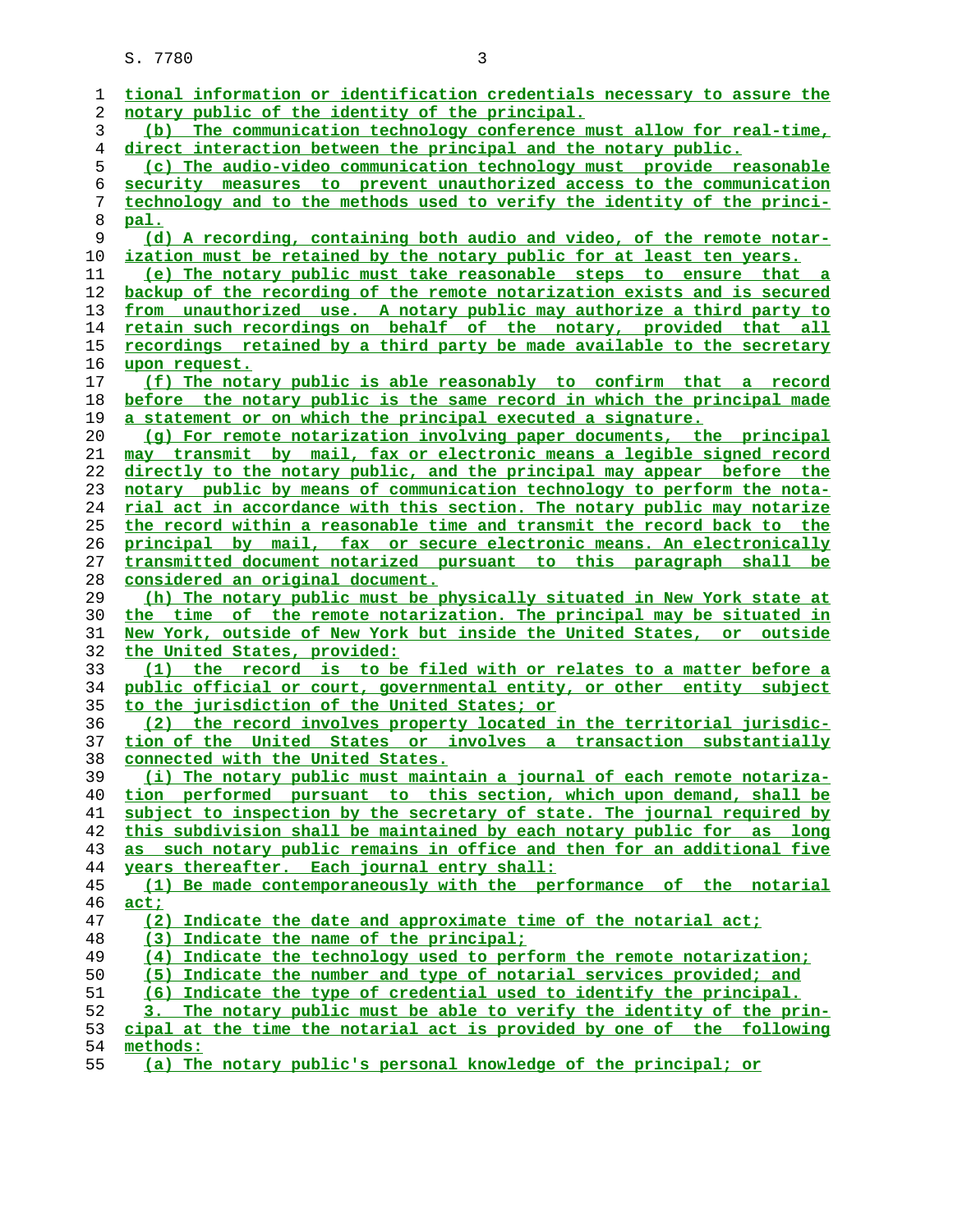| 1  | (b) Identification of the principal who appears remotely before the           |
|----|-------------------------------------------------------------------------------|
| 2  | notary by means of communication technology by each of the following:         |
| 3  | (i) Remote presentation by the principal of a credential;                     |
| 4  | (ii) Credential analysis; and                                                 |
| 5  | (iii) Identity proofing of the principal; or                                  |
| 6  | (c) Oath or affirmation of a credible witness who personally knows the        |
| 7  | principal and who is either personally known to the notary public or who      |
|    | is identified by the notary public under paragraph (b) of this subdivi-       |
| 8  |                                                                               |
| 9  | sion.                                                                         |
| 10 | 4. Notwithstanding article nine of the real property law or any other         |
| 11 | law to the contrary, any act performed in conformity with this section        |
| 12 | shall satisfy any requirements at law that a principal personally appear      |
| 13 | before, be in the presence of, or be in a single time and place with a        |
| 14 | notary public at the time of the performance of the notarial act, unless      |
| 15 | a law expressly excludes the authorization provided for in this section.      |
| 16 | 5. Any person who suffers actual damages as a result of a principal           |
| 17 | who violates any of the provisions of this section, shall have a civil        |
| 18 | cause of action against any such principal in a court of competent            |
| 19 | jurisdiction.                                                                 |
| 20 | 6. The secretary of state may promulgate regulations establishing             |
| 21 | minimum standards that relate to reasonable security measures to prevent      |
| 22 | unauthorized access to communication technology and to the methods used       |
| 23 | to verify the identity of the principal, requirements related to the use      |
| 24 | and verification of an electronic signature, and any other matters            |
|    |                                                                               |
| 25 | necessary to administer the provisions of this section.                       |
| 26 | 7. Pursuant to section one hundred thirty of this article, the secre-         |
| 27 | tary of state may suspend or remove from office any notary public that        |
| 28 | violates this section.                                                        |
| 29 | 8. (a) Nothing in this section shall be construed as requiring a nota-        |
| 30 | ry public to use an electronic signature to perform a remote notariza-        |
| 31 | tion. A remote notarization may be completed by wet signature or elec-        |
| 32 | <u>tronic signature.</u>                                                      |
| 33 | (b) When performing a remote notarization relating to an electronic           |
| 34 | record, a notary public shall apply an electronic signature that is: (i)      |
| 35 | unique to the notary public; (ii) capable of independent verification;        |
| 36 | (iii) retained under the notary public's sole control; (iv) attached or       |
| 37 | <u>logically associated with the electronic record; and (v) linked to the</u> |
| 38 | data in such a manner that any subsequent alterations to the underlying       |
| 39 | electronic record are detectable and may invalidate the notarial act.         |
| 40 | (c) A county clerk may certify pursuant to section one hundred thir-          |
| 41 | ty-three of this article the autograph signature of a notary public on        |
| 42 | any record that has been remotely notarized in compliance with this           |
| 43 | section.                                                                      |
| 44 | 9. A notarial act performed according to this section shall contain a         |
| 45 | statement on the notarial certificate substantially as follows: "This         |
| 46 | remote notarial act involved the use of communication technology."            |
| 47 | 10. Notwithstanding section one hundred thirty-six of this article, a         |
|    |                                                                               |
| 48 | notary public that performs a remote notarization pursuant to this            |
| 49 | section shall be entitled to the following fees:                              |
| 50 | (a) For administering an oath or affirmation, and certifying the same         |
| 51 | when required, except where another fee is specifically prescribed by         |
| 52 | statute, five dollars.                                                        |
| 53 | (b) For taking and certifying the acknowledgment or proof of execution        |
| 54 | of a written instrument, by one person, five dollars, and by each addi-       |
| 55 | tional person, five dollars, for swearing each witness thereto, five          |
| 56 | dollars.                                                                      |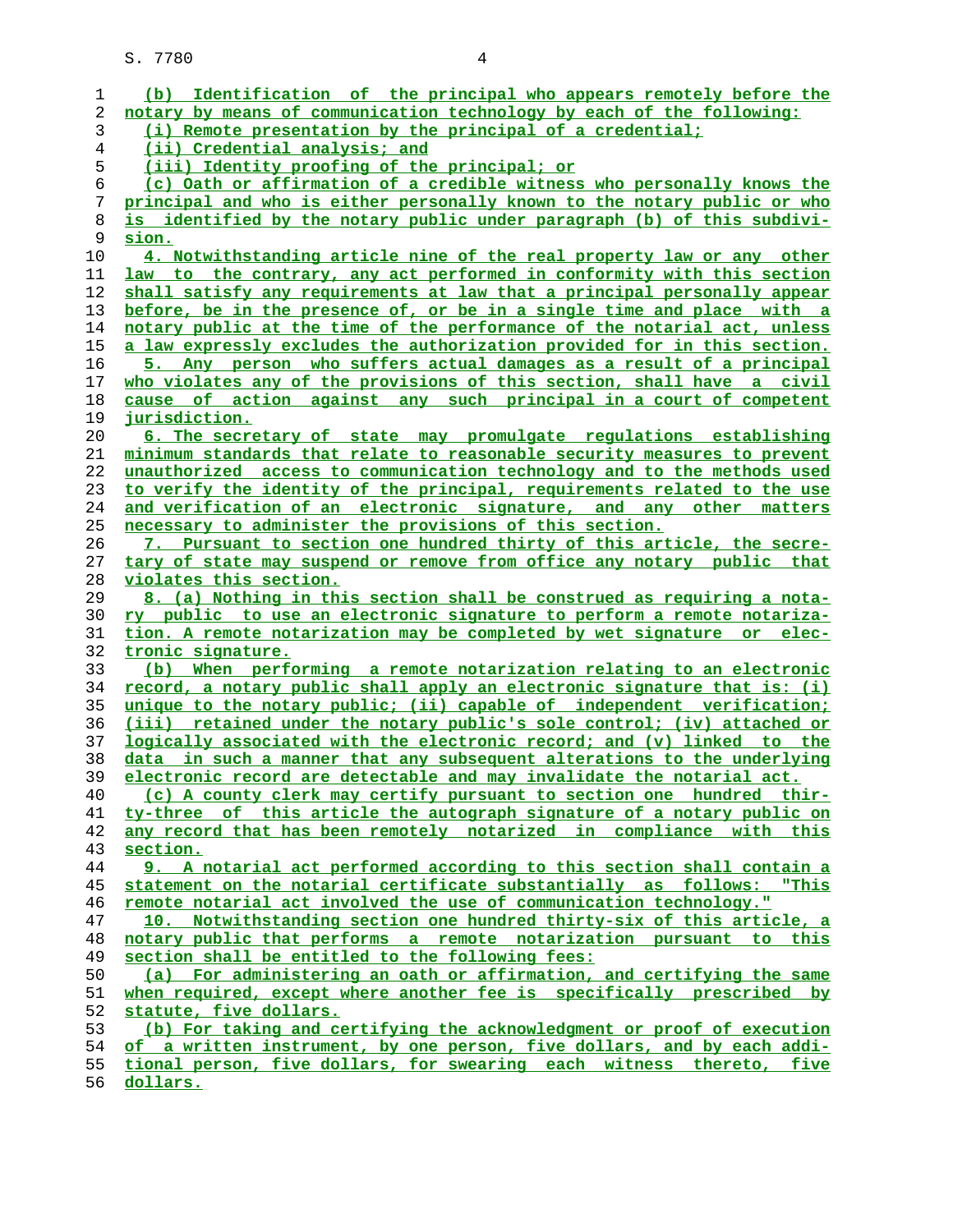| 1        | 11. Nothing in this section shall be construed as requiring any notary                |
|----------|---------------------------------------------------------------------------------------|
| 2        | public to perform a remote notarization. A notary public may refuse to                |
|          | perform a notarial act if the notary public is not satisfied that (i)                 |
| 3        |                                                                                       |
| 4        | the principal is competent or has the capacity to execute a record, or                |
| 5        | (ii) the principal's signature is knowingly and voluntarily made.                     |
| 6        | 12. (a) A notary public may certify that a tangible copy of the signa-                |
| 7        | ture page and document type of an electronic record remotely notarized                |
| 8        | by such notary public is an accurate copy of such electronic record.                  |
| 9        | Such certification must (i) be dated and signed by the notary public in               |
| 10       | the same manner as the official signature of the notary public provided               |
| 11       | to the secretary of state pursuant to section one hundred thirty-one of               |
| 12       | this article, and (ii) comply with section one hundred thirty-seven of                |
|          |                                                                                       |
| 13       | <u>this article.</u>                                                                  |
| 14       | (b) A county clerk, city registrar, or other recording officer where                  |
| 15       | applicable shall accept for recording a tangible copy of an electronic                |
| 16       | record and that is otherwise eligible to be recorded under the laws of                |
| 17       | this state if the record has been certified by a notary public or other               |
| 18       | individual authorized to perform a notarial act.                                      |
| 19       | (c) A certification in substantially the following form is sufficient                 |
| 20       | <u>for the purposes of this subdivision:</u>                                          |
|          |                                                                                       |
| 21       | CERTIFICATE OF AUTHENTICITY                                                           |
| 22       | State of New York                                                                     |
| 23       | $)$ ss.:                                                                              |
| 24       | County of $\dots\dots\dots\dots\dots$                                                 |
| 25       | <u>On this  day of  in the year , I certify that the</u>                              |
| 26       | signature page of the attached record (entitled ) (dated )                            |
| 27       | is a true and correct copy of the signatures affixed to an electronic                 |
| 28       | record printed by me or under my supervision. I further certify that, at              |
|          |                                                                                       |
|          |                                                                                       |
| 29       | the time of printing, no security features present on the electronic                  |
| 30       | record indicated any changes or errors in an electronic signature in the              |
| 31       | electronic record after its creation or execution.                                    |
| 32       | (Signature and title of notary public)                                                |
| 33       | (official stamp or registration number, with the expiration                           |
| 34       | date of the notary public's commission)                                               |
|          |                                                                                       |
| 35       | 2. Section 137-a of the executive law, as added by a chapter of the<br>S.             |
| 36       | laws of 2021, amending the executive law relating to providing for elec-              |
| 37       | tronic notarization, as proposed in legislative bills numbers S. 1780-c               |
| 38       | and A. 399-b, is amended to read as follows:                                          |
| 39       | § [ <del>137-a</del> ] 135-c. Electronic notarization. 1. Definitions. (a) "Commu-    |
| 40       | nication technology" means an electronic device or process that: (i)                  |
| 41       | allows a notary public and a remotely located individual to communicate               |
| 42       | with each other simultaneously by sight and sound; and (ii) when neces-               |
| 43       | sary and consistent with other applicable law, facilitates communication              |
|          |                                                                                       |
| 44       | with a remotely located individual who has a vision, hearing, or speech               |
| 45       | impairment.                                                                           |
| 46       | (b) "Electronic" shall have the same meaning as set forth in subdivi-                 |
| 47       | sion one of section three hundred two of the state technology law.                    |
| 48       | "Electronic [document] record" means information that is created,<br>(c)              |
| 49       | generated, sent, communicated, received or stored by electronic means.                |
| 50       | (d) "Electronic notarial act" means<br>an official act by a notary                    |
| 51       | public, physically present in the state of New York, on or involving an               |
| 52<br>53 | electronic [document] record and using means authorized by the secretary<br>of state. |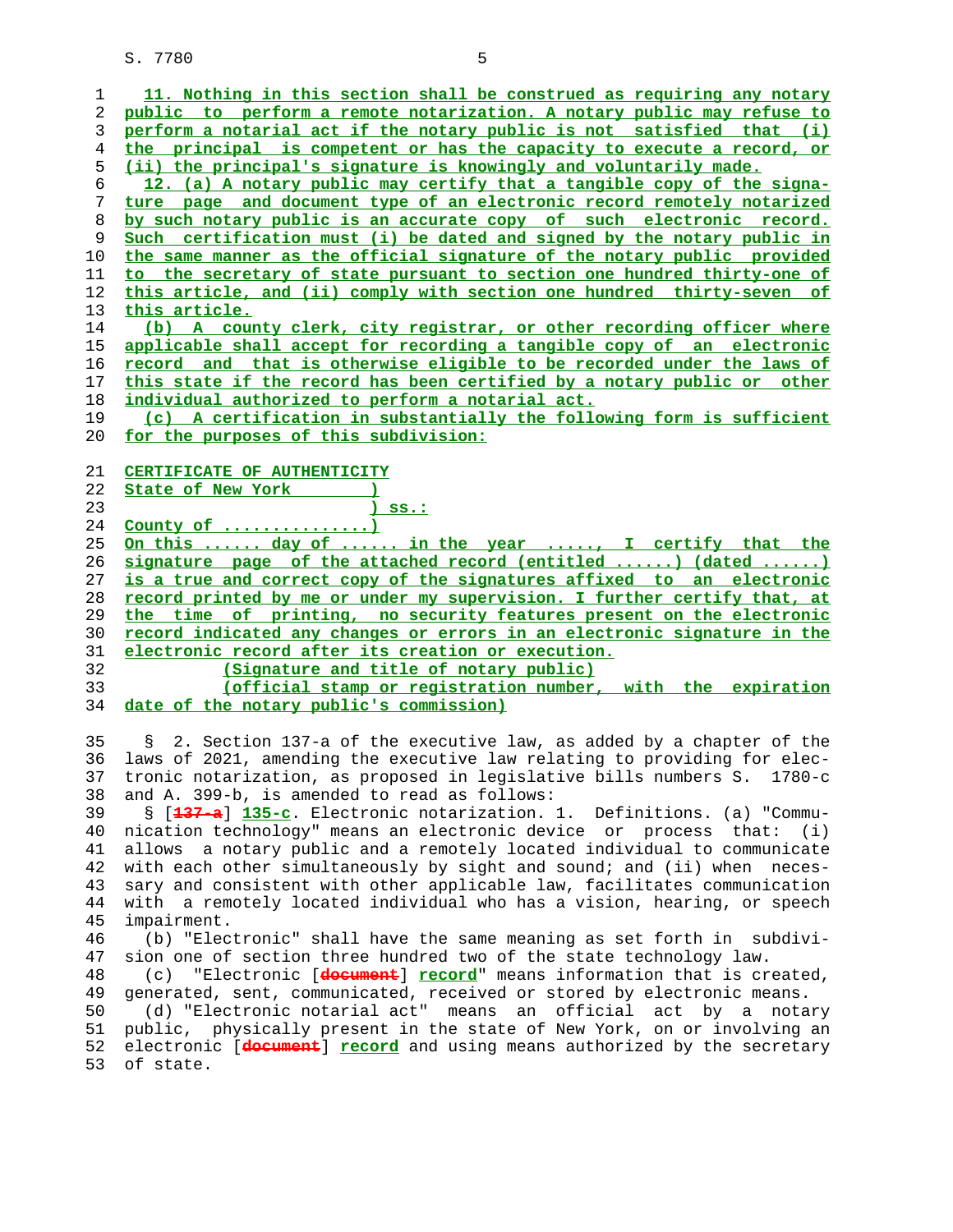1 (e) "Electronic notary public" or "electronic notary" means a notary 2 public who has registered with the secretary of state the capability of 3 performing electronic notarial acts. 4 (f) "Electronic signature" shall have the same meaning as set forth in 5 subdivision three of section three hundred two of the state technology 6 law. 7 **(g) "Principal" means an individual:** 8 **(i) whose signature is reflected on a record that is notarized;** 9 **(ii) who has taken an oath or affirmation administered by a notary** 10 **public; or** 11 **(iii) whose signature is reflected on a record that is notarized after** 12 **the individual has taken an oath or affirmation administered by a notary** 13 **public.** 14 **(h) "Record" means information that is inscribed on a tangible medium** 15 **or that is stored in an electronic or other medium and is retrievable in** 16 **perceivable form.** 17 2. [**Identifying document signers.**] **Any notary public qualified under** 18 **this article is hereby authorized to perform an electronic notarial act** 19 **by utilizing audio-video communication technology that allows the notary** 20 **public to interact with a principal, provided that all conditions of** 21 **this section are met.** 22 (a) The methods for identifying document signers for an electronic 23 notarization shall be the same as the methods required for a paper-based 24 notarization; provided, however, an electronic [**notarization**] **notarial** 25 **act** conducted utilizing communication technology shall meet the stand- 26 ards which have been approved through regulation by the secretary of 27 state as acceptable. Such regulations shall include, but not be limited 28 to: 29 (i) that the signal transmission shall be secure from interception 30 through lawful means by anyone other than the persons communicating; 31 (ii) that the [**signal transmission shall be**] **communication technology** 32 **shall permit the notary public to communicate with the principal** live, 33 in real time; [**and**] 34 (iii) that the **communication** technology shall permit the notary to 35 communicate with and identify the remotely located individual at the 36 time of the notarial act**; and** 37 **(iv) a standard that requires two or more different processes for** 38 **authenticating the identity of a remotely located individual utilizing** 39 **technology to detect and deter fraud, but which may allow a notary** 40 **public's personal knowledge of a document signer to satisfy such** 41 **requirement**. 42 (b) If video and audio conference technology has been used to ascer- 43 tain a document signer's identity, the electronic notary shall keep a 44 copy of the recording of the video and audio conference and a notation 45 of the type of any other identification used. The recording shall be 46 maintained for a period of at least ten years from the date of trans- 47 action. 48 3. Registration requirements. (a) Before performing any electronic 49 notarial act or acts, a notary public shall register the capability to 50 notarize electronically with the secretary of state [**in**] **on** a form 51 prescribed by the secretary of state **and upon payment of a fee which** 52 **shall be set by regulation**. 53 (b) In registering the capability to perform electronic notarial acts, 54 the notary public shall provide the following information to the secre- 55 tary of state, notary processing unit: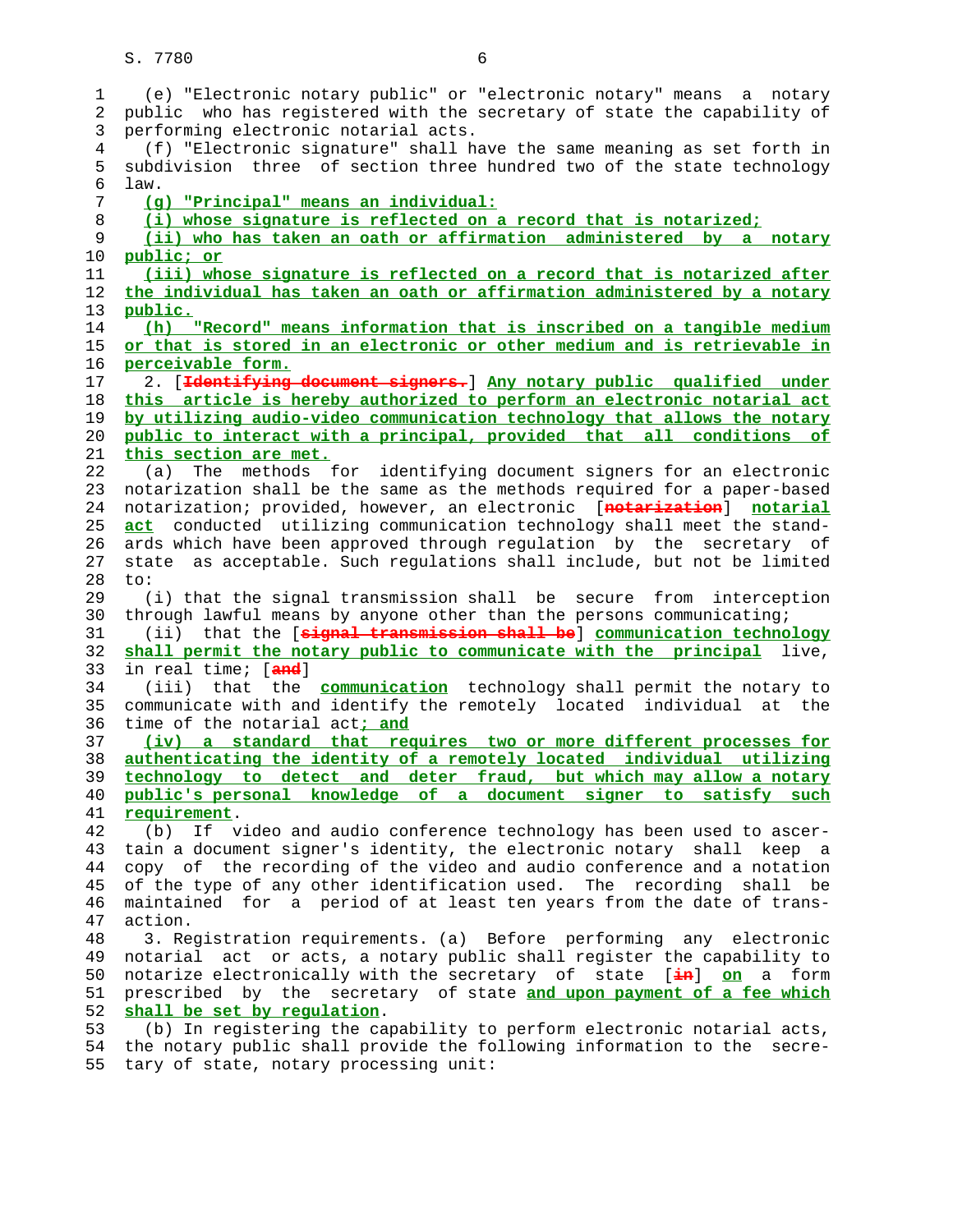1 (i) the applicant's name as currently commissioned and complete mail- 2 ing address; 3 (ii) the expiration date of the notary public's commission and signa- 4 ture of the commissioned notary public; 5 (iii) the applicant's e-mail address; 6 (iv) the description of the electronic technology or technologies to 7 be used in attaching the notary public's electronic signature to the 8 electronic [**document**] **record**; and 9 (v) an exemplar of the notary public's electronic signature, which 10 shall contain the notary public's name and any necessary instructions or 11 techniques that allow the notary public's electronic signature to be 12 read. 13 4. Types of electronic notarial acts. (a) Any notarial act authorized 14 by section one hundred thirty-five of this article may be performed 15 electronically as prescribed by this section if: (i) **for execution of** 16 **any instrument in writing,** under applicable law that document may be 17 signed with an electronic signature **and the notary public is reasonably** 18 **able to confirm that such instrument is the same instrument in which the** 19 **principal made a statement or on which the principal executed a signa-** 20 **ture**; and (ii) the electronic notary public is located within the state 21 of New York at the time of the performance of an electronic notarial act 22 using communication technology, regardless of the location of the docu- 23 ment signer. **If the principal is outside the United States, the record** 24 **or subject of the notarial act:** 25 **(1) is to be filed with or relates to a matter before a public offi-** 26 **cial or court, governmental entity, or other entity subject to the** 27 **jurisdiction of the United States; or** 28 **(2) shall involve property located in the territorial jurisdiction of** 29 **the United States or shall involve a transaction substantially connected** 30 **with the United States.** 31 (b) An electronic notarial act performed using communication technolo- 32 gy pursuant to this section satisfies any requirement of law of this 33 state that a document signer personally appear before, be in the pres- 34 ence of, or be in a single time and place with a notary public at the 35 time of the performance of the notarial act. 36 5. Form and manner of performing the electronic notarial act. (a) When 37 performing an electronic notarial act **relating to execution of instru-** 38 **ments in writing**, a notary public shall apply an electronic signature, 39 which shall be attached to the electronic [**document**] **record** such that 40 removal or alteration of such electronic signature is detectable and 41 will render evidence of alteration of the document containing the notary 42 signature which may invalidate the electronic notarial act. 43 (b) The notary public's electronic signature is deemed to be reliable 44 if the standards which have been approved through regulation by the 45 secretary of state have been met. Such regulations shall include, but 46 not be limited to, the requirements that such electronic signature be: 47 (i) unique to the notary public; 48 (ii) capable of independent verification; 49 (iii) retained under the notary public's sole control; 50 (iv) attached to the electronic [**document**] **record**; and 51 (v) linked to the [**date**] **data** in such a manner that any subsequent 52 alterations to the underlying document are detectable and may invalidate 53 the electronic notarial act. 54 (c) The notary public's electronic signature shall be used only for 55 the purpose of performing electronic notarial acts.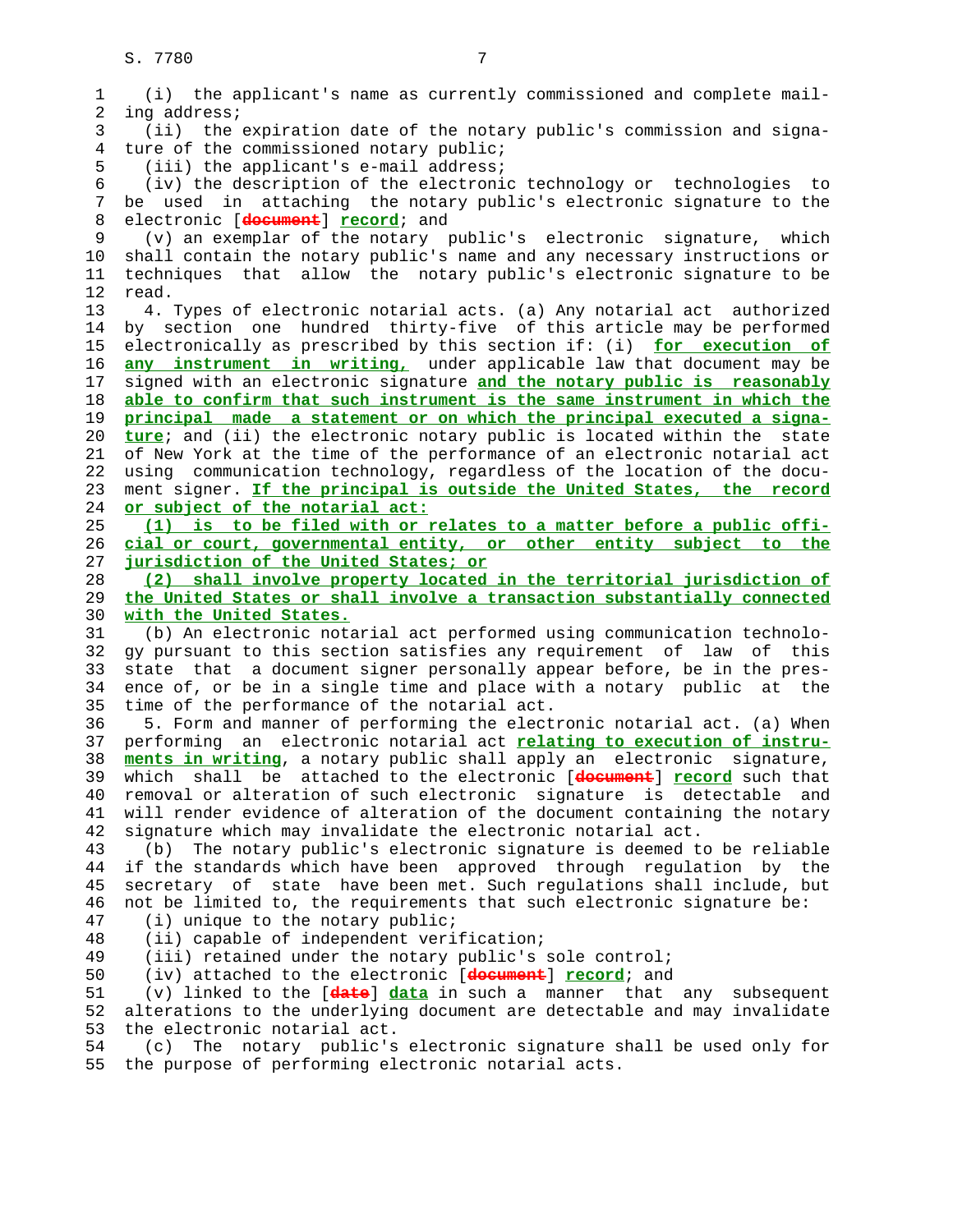| 1        | (d) The remote online notarial certificate for an electronic notarial                                                                    |
|----------|------------------------------------------------------------------------------------------------------------------------------------------|
| 2        | act shall state that the person making the acknowledgement or making the                                                                 |
| 3        | oath appeared [remotely online] through use of communication technology.                                                                 |
| 4        | (e) The secretary shall adopt rules necessary to establish standards,                                                                    |
| 5        | procedures, practices, forms, and records relating to a notary public's                                                                  |
| 6        | signature. The notary public's electronic signature shall<br>electronic                                                                  |
| 7        | conform to any standards adopted by the secretary.                                                                                       |
| 8        | 6. Recording of an electronic record. (a) If otherwise required by law                                                                   |
| 9        | as a condition for recording that a document be an original document,                                                                    |
| 10       | printed on paper or another tangible medium, or be in writing, the                                                                       |
| 11       | requirement is satisfied by paper copy of an electronic<br>record that                                                                   |
| 12       | complies with the requirements of this section.                                                                                          |
| 13       | If otherwise required by law as a condition for recording, that a<br>(b)                                                                 |
| 14       | document be signed, the requirement may be satisfied by an electronic                                                                    |
| 15       | signature.                                                                                                                               |
| 16       | (c) A requirement that a document or a signature associated with a                                                                       |
| 17       | document be notarized, acknowledged, verified, witnessed, or made under                                                                  |
| 18       | oath is satisfied if the electronic signature of the person authorized                                                                   |
| 19       |                                                                                                                                          |
|          | to perform that act, and all other information required to be included,                                                                  |
| 20<br>21 | is attached to or logically associated with the document or signature. A                                                                 |
| 22       | physical or electronic image of a stamp, impression, or seal need not<br>accompany an electronic signature if the notary has attached an |
|          | elec-<br>tronic notarial certificate that meets the requirements of this section.                                                        |
| 23<br>24 | (d) (i) A notary public may certify that a tangible copy of the signa-                                                                   |
| 25       | ture page and document type of an electronic record remotely notarized                                                                   |
| 26       | by such notary public is an accurate copy of such electronic record.                                                                     |
| 27       | Such certification must (1) be dated and signed by the notary public in                                                                  |
| 28       | the same manner as the official signature of the notary public provided                                                                  |
| 29       | to the secretary of state pursuant to section one hundred thirty-one of                                                                  |
| 30       | this article, and (2) comply with section one hundred thirty-seven of                                                                    |
| 31       | this article.                                                                                                                            |
| 32       | (ii) A county clerk, city registrar, or other recording officer where                                                                    |
| 33       | applicable shall accept for recording a tangible copy of an electronic                                                                   |
| 34       | record and that is otherwise eligible to be recorded under the laws of                                                                   |
| 35       | this state if the record has been certified by a notary public or other                                                                  |
| 36       | individual authorized to perform a notarial act.                                                                                         |
| 37       | (iii) A certification in substantially the following form is suffi-                                                                      |
| 38       | cient for the purposes of this subdivision:                                                                                              |
| 39       | CERTIFICATE OF AUTHENTICITY                                                                                                              |
| 40       | State of New York                                                                                                                        |
| 41       | <u>) ss.:</u>                                                                                                                            |
| 42       | County of $\dots\dots\dots\dots$                                                                                                         |
| 43       | On this  day of  in the year , I certify that the                                                                                        |
| 44       | signature page of the attached record (entitled ) (dated )                                                                               |
| 45       | is a true and correct copy of the signatures affixed to an electronic                                                                    |
| 46       | record printed by me or under my supervision. I further certify that, at                                                                 |
| 47       | the time of printing, no security features present on the electronic                                                                     |
| 48       | record indicated any changes or errors in an electronic signature in the                                                                 |
| 49       | electronic record after its creation or execution.                                                                                       |
| 50       | (Signature and title of notary public)                                                                                                   |
| 51       | (official stamp or registration number, with the expiration                                                                              |
| 52       | date of the notary public's commission)                                                                                                  |
|          |                                                                                                                                          |

 53 7. Change of e-mail address. Within five days after the change of an 54 electronic notary public's e-mail address, the notary public shall elec-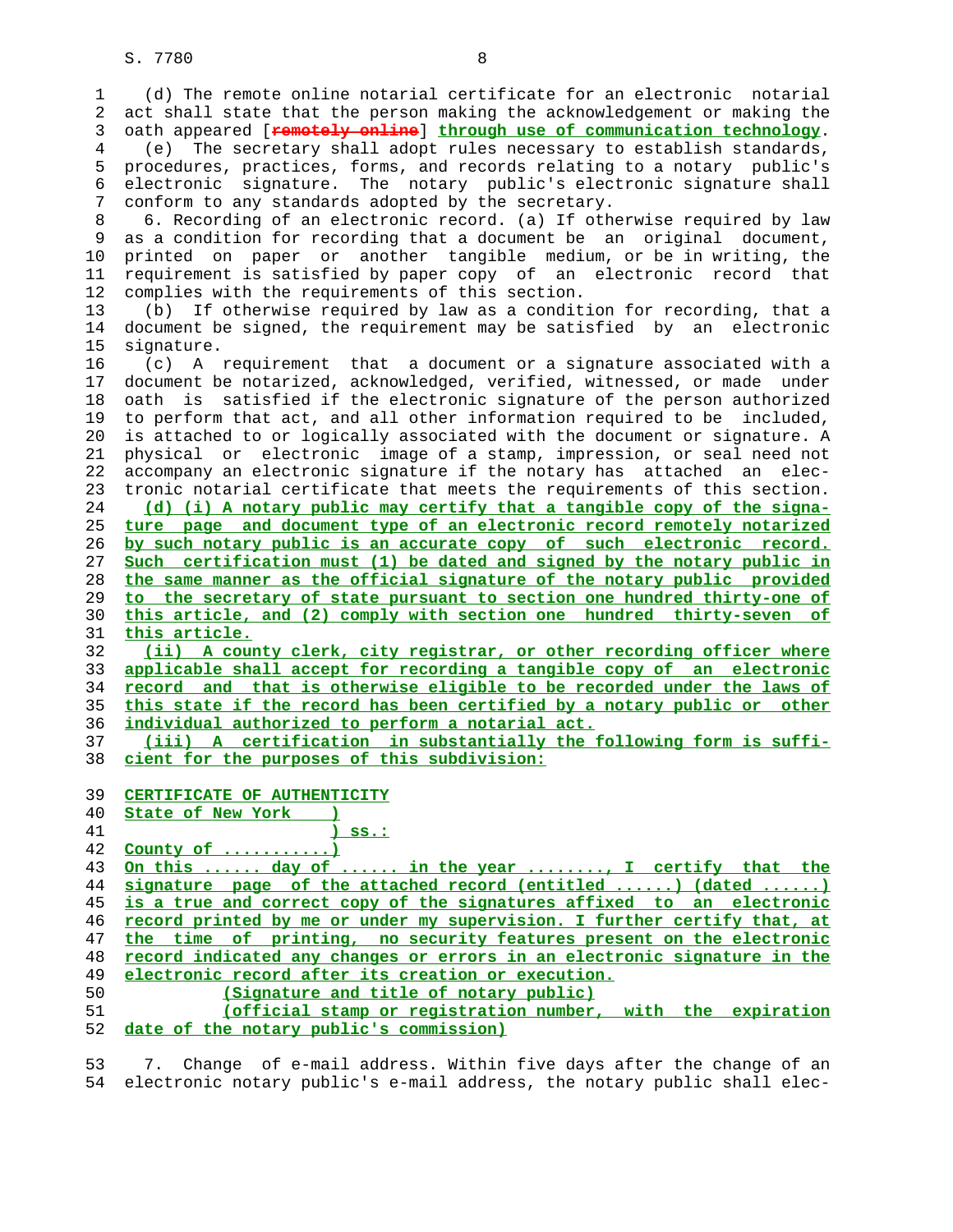1 tronically transmit to the secretary of state a notice of the change, 2 signed with the notary public's official electronic signature. 3 8. No notary public or business employing the services of a notary 4 public operating in the state of New York shall exclusively require 5 notarial transactions to utilize electronic notarization. 6 **9. Nothing in this section shall be construed as requiring any notary** 7 **public to perform a notarial act using electronic communication technol-** 8 **ogy. A notary public may refuse to perform such a notarial act if the** 9 **notary public is not satisfied that (a) the principal is competent or** 10 **has the capacity to execute a record, or (b) the principal's signature** 11 **is knowingly and voluntarily made.** 12 **10. Notwithstanding article nine of the real property law or any other** 13 **law to the contrary, any act performed in conformity with this section** 14 **shall satisfy any requirements at law that a principal personally appear** 15 **before, be in the presence of, or be in a single time and place with a** 16 **notary public at the time of the performance of the notarial act, unless** 17 **a law expressly excludes the authorization provided for in this section.** 18 § 3. Subdivision 3 of section 136 of the executive law, as added by a 19 chapter of the laws of 2021, amending the executive law relating to 20 providing for electronic notarization, as proposed in legislative bills 21 numbers S. 1780-c and A. 399-b, is amended to read as follows: 22 3. For electronic notarial services, established in section [**one** 23 **hundred thirty-seven-a**] **one hundred thirty-five-c** of this chapter, a fee 24 set through regulation by the secretary of state. 25 § 4. Section 137 of the executive law is amended to read as follows: 26 § 137. Statement as to authority of notaries public. In exercising 27 [**his**] powers pursuant to this article, a notary public, in addition to 28 the venue of [**his**] **the** act and [**his**] signature **of such notary public**, 29 shall print, typewrite, [**or**] stamp**, or affix by electronic means where** 30 **performing an electronic notarial act in conformity with section one** 31 **hundred thirty-five-c of the executive law,** beneath [**his**] **their** signa- 32 ture in black ink, [**his**] **the notary public's** name, the words "Notary 33 Public State of New York," the name of the county in which [**he**] **such** 34 **notary public** originally qualified, and the **expiration** date [**upon which** 35 **his**] **of such notary public's** commission [**expires**] and, in addition, 36 wherever required, a notary public shall also include the name of any 37 county in which [**his**] **such notary public's** certificate of official char- 38 acter is filed, using the words "Certificate filed .......... County." A 39 notary public who is duly licensed as an attorney and counsellor at law 40 in this state may [**in his discretion,**] substitute the words "Attorney 41 and Counsellor at Law" for the words "Notary Public." A notary public 42 who has qualified or who has filed a certificate of official character 43 in the office of the clerk in a county or counties within the city of 44 New York must also affix to each instrument [**his**] **such notary public's** 45 official number or numbers in black ink, as [**given to him**] **assigned** by 46 the clerk or clerks of such county or counties at the time such notary 47 qualified in such county or counties and, if the instrument is to be 48 recorded in an office of the register of the city of New York in any 49 county within such city and the notary has been given a number or 50 numbers by such register or his predecessors in any county or counties, 51 when [**his**] **the notary public's** autographed signature and certificate are 52 filed in such office or offices pursuant to this chapter, [**he**] **the nota-** 53 **ry public** shall also affix such number or numbers. No official act of 54 such notary public shall be held invalid on account of the failure to 55 comply with these provisions. If any notary public shall [**wilfully**] 56 **willfully** fail to comply with any of the provisions of this section,